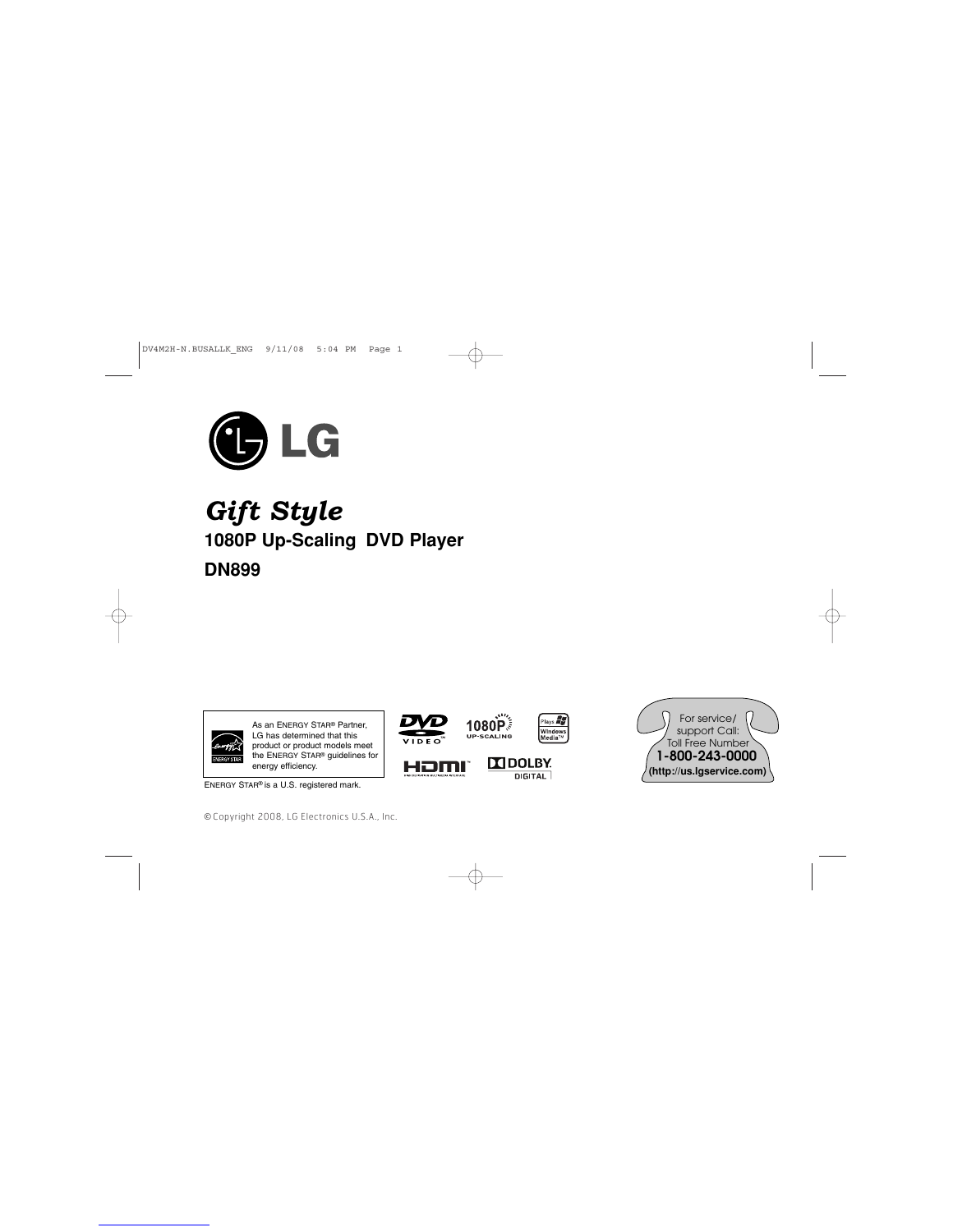### **Introduction**



REFER SERVICING TO QUALIFIED SERVICE PERSONNEL.

This lightning flash with arrowhead symbol within an equilateral triangle<br>is intended to alert the user to the presence of uninsulated dangerous<br>voltage within the product's enclosure that may be of sufficient<br>magnitude to A

The exclamation point within an equilateral triangle is intended to alert the user to the presence of important operating and maintenance (servicing) instructions in the literature accompanying the product.

**WARNING:** TO PREVENT FIRE OR ELECTRIC SHOCK HAZARD, DO NOT EXPOSE THIS PRODUCT TO RAIN OR MOISTURE. **WARNING:** Do not install this equipment in a confined space such a bookcase

or similar unit.

**CAUTION:** Do not block any ventilation openings. Install in accordance with the manufacturer's instructions.<br>Slots and openings in the cabinet are provided for ventilation and to ensure reliable operation of the product a

**CAUTION:** The apparatus should not be exposed to water (dripping or

splashing) and no objects filled with liquids, such as vases, should be placed on the apparatus.

### **CAUTION concerning the Power Cord**

Most appliances recommend they be placed upon a dedicated circuit;<br>That is, a single outlet circuit which powers only that appliance and has no<br>additional outlets or branch circuits. Check the specification page of this ow

Do not overload wall outlets. Overloaded wall outlets, loose or damaged wall outlets, extension cords, frayed power cords, or damaged or cracked wire<br>insulation are dangerous. Any of these conditions could result in electric shock<br>or fire. Periodically examine the cord of your appliance, and if its and have the cord replaced with an exact replacement part by an authorized servicer.

Protect the power cord from physical or mechanical abuse, such as being twisted, kinked, pinched, closed in a door, or walked upon. Pay particular attention to plugs, wall outlets, and the point where the cord exits the appliance. To disconnect power from the unit, pull out the units power cord from the outlet. When installing the product, ensure that the plug is easily accessible.

**FCC WARNING:** This equipment may generate or use radio frequency energy.<br>Changes or modifications to this equipment may cause harmful interference<br>unless the modifications are expressly approved in the instruction manual.

### **REGULATORY INFORMATION: FCC Part 15**

This equipment has been tested and found to comply with the limits for a<br>Class B digital device, pursuant to Part 15 of the FCC Rules. These limits are<br>designed to provide reasonable protection against harmful interference not occur in a particular installation. If this product does cause harmful<br>interference to radio or television reception, which can be determined by<br>turning the product off and on, the user is encouraged to try to correct • Reorient or relocate the receiving antenna.

- Increase the separation between the product and receiver.
- Connect the product into an outlet on a circuit different from that to which the receiver is connected.
- Consult the dealer or an experienced radio/TV technician for help. **CAUTION:**

DO NOT ATTEMPT TO MODIFY THIS PRODUCT IN ANY WAY WITHOUT<br>WRITTEN AUTHORIZATION FROM LG ELECTRONICS CORPORATION.<br>UNAUTHORIZED MODIFICATION COULD VOID THE USER'S AUTHORITY<br>THIS EQUIPMENT IS INTENDED TO RECEIVE AND DECODE SIG

TRANSMITTED ACCORDING TO ATSC DIGITAL TELEVISION STANDARD A/53, SPECIFICATION AND IS INTENDED TO BE USED WITH AN APPROPRIATE ANTENNA AND DISPLAY DEVICE THAT YOU MUST PROVIDE.

**FCC COMPLIANCE:** The responsible party for this product's compliance is: Marketed and Distributed by LG Electronics U.S.A., Inc., 1000 Sylvan Avenue, Englewood Cliffs, NJ. Phone: 1-201-816-2000.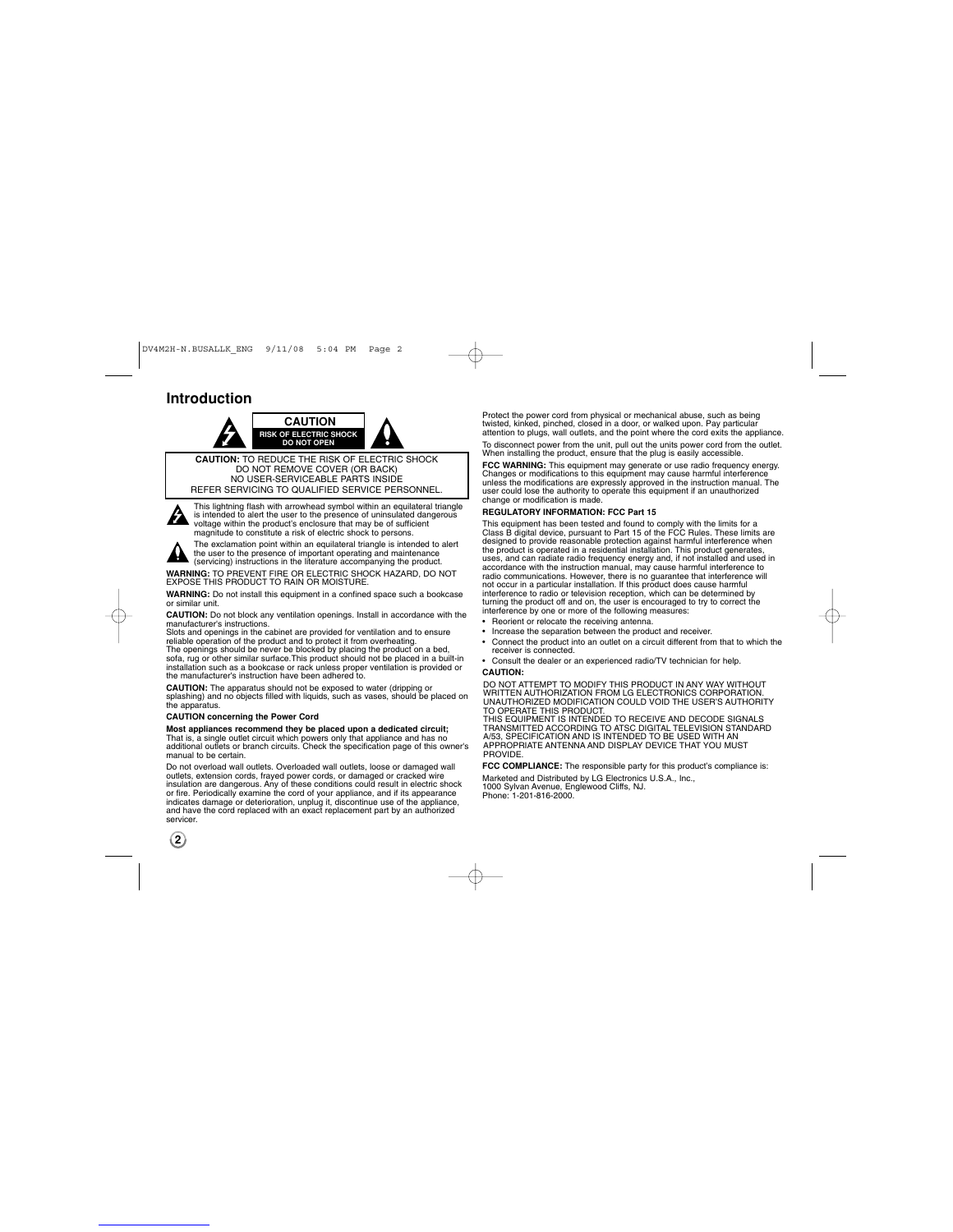### **IMPORTANT SAFETY INSTRUCTIONS**

**CAUTION: PLEASE READ AND OBSERVE ALL WARNINGS AND INSTRUCTIONS IN THIS OWNER'S MANUAL. AND THOSE MARKED ON THE PRODUCT. RETAIN THIS BOOKLET FOR FUTURE REFERENCE.**

This product has been designed and manufactured to assure personal safety. Improper use can result in electric shock or fire hazard. The safeguards incorporated in this product will protect you if you observe the following procedures for installation, use, and servicing. This product does not contain any parts that can be repaired by the user.

**DO NOT REMOVE THE CABINET COVER, OR YOU MAY BE EXPOSED TO DANGEROUS VOLTAGE. REFER SERVICING TO QUALIFIED SERVICE PERSONNEL ONLY.**

- **1. Read these instructions.** All these safety and operating instructions should be read before the product is operated.
- **2. Keep these instructions.** The safety, operating and use instructions should be retained for future reference.
- **3. Heed all warnings.** All warnings on the product and in the operating instructions should be adhered to.
- **4. Follow all instructions.** All operating and use instructions should be followed.
- **5. Do not use this apparatus near water.** For example: near a bath tub, wash bowl, kitchen sink, laundry tub, in a wet basement; or near a swimming pool; and other areas located near water.
- **6. Clean only with dry cloth.** Unplug this product from the wall outlet before cleaning. Do not use liquid cleaners.
- **7. Do not block any ventilation openings. Install in accordance with the manufacturer's instructions. -** Slots and openings in the cabinet are provided for ventilation and to ensure reliable operation of the product and to protect it from over- heating. The openings should never be blocked by placing the product on a bed, sofa, rug or other similar surface. This product should not be placed in a built-in installation such as a bookcase or rack unless proper ventilation is provided or the manufacturer's instructions have been adhered to.
- **8. Do not install near any heat sources such as radiators, heat registers, stoves, or other apparatus (including amplifiers) that produce heat.**
- **9. Do not defeat the safety purpose of the polarized or grounding-type plug. A polarized plug has two blades with one wider than the other. A grounding type plug has two blades and a third grounding prong. The wide blade or the third prong are provided for your safety. If the provid-ed plug does not fit into your outlet, consult an electrician for replacement of the obsolete outlet.**
- **10. Protect the power cord from being walked on or pinched particularly at plugs, convenience receptacles, and the point where they exit from the apparatus.**
- **11. Only use attachments/accessories specified by the manufacturer.**
- **12. Use only with the cart, stand, tripod, bracket, or table specified by the manufacturer, or sold with apparatus. When a cart is used, use cau-tion when moving the cart/product combination to avoid injury from tip-over.**



- **13. Unplug this apparatus during lightning storms or when unused for long periods of time.**
- **14. Refer all servicing to qualified service personnel. Servicing is required when the product has been damaged in any way, such as power-supply cord or plug is damaged, liquid has been spilled or objects have fallen into the apparatus, the product has been exposed to rain or moisture, does not operate normally, or has been dropped.**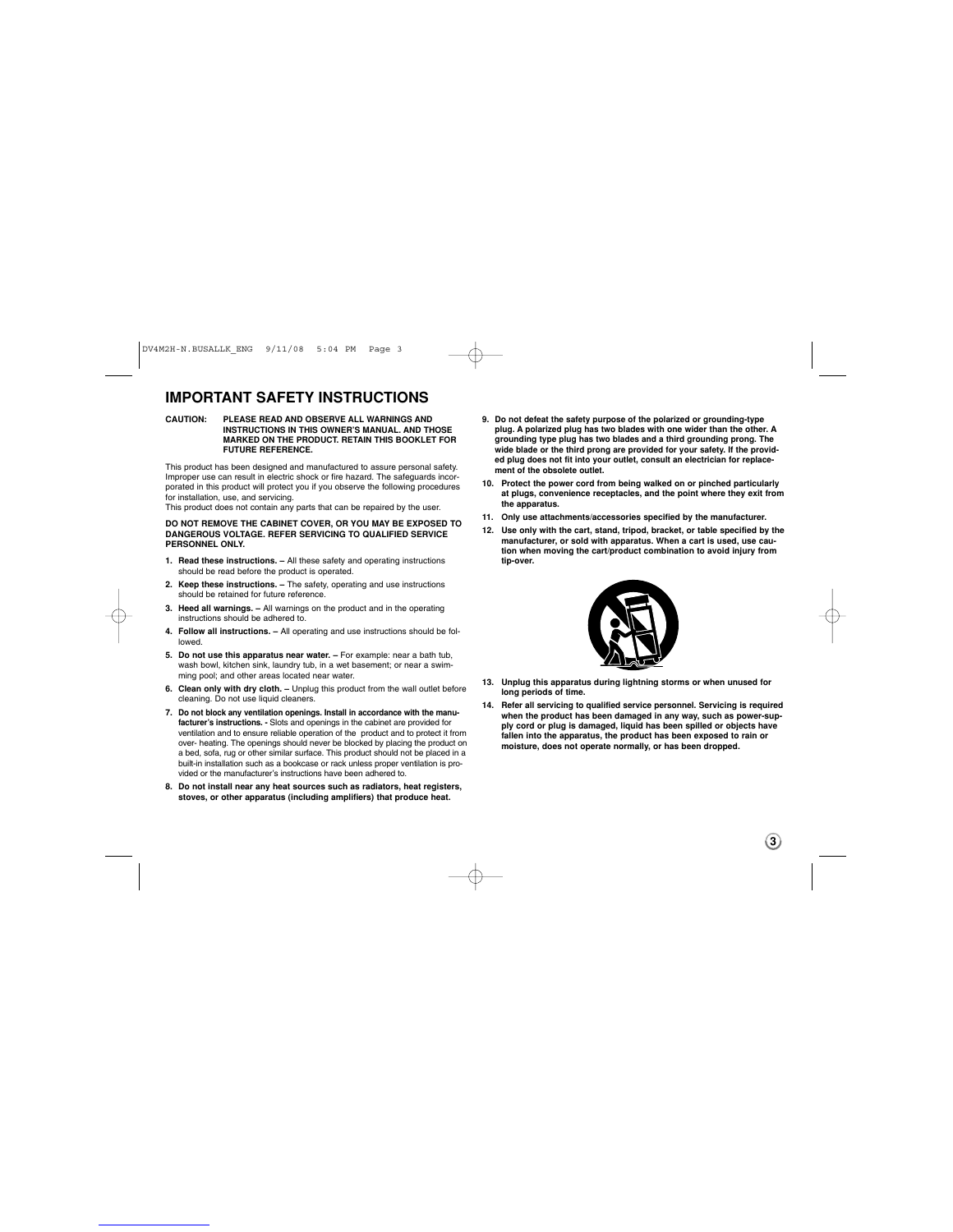Introduction . . . . . . . . . . . . . . . . . . . . . . . . . . . . . . . . . . . . . . . .2 Important Safety Instructions . . . . . . . . . . . . . . . . . . . . . . . . . . .3 Types of Playable Discs . . . . . . . . . . . . . . . . . . . . . . . . . . . . . . .4 Hooking up the unit . . . . . . . . . . . . . . . . . . . . . . . . . . . . . . . .5-6 Remote Control . . . . . . . . . . . . . . . . . . . . . . . . . . . . . . . . . . . . .7 Main Unit . . . . . . . . . . . . . . . . . . . . . . . . . . . . . . . . . . . . . . . . . .8 Contents **Contents** Adjust the settings . . . . . . . . . . . . . . . . . . . . . . . . . . . . . . . . .9-10 Displaying Disc Information . . . . . . . . . . . . . . . . . . . . . . . . . . .10 Playing a Disc . . . . . . . . . . . . . . . . . . . . . . . . . . . . . . . . . . .11-12 Playing MPEG4 movie file . . . . . . . . . . . . . . . . . . . . . . . . . .12-13 Listening to Music Disc or files . . . . . . . . . . . . . . . . . . . . . . . . .13 Viewing photo files . . . . . . . . . . . . . . . . . . . . . . . . . . . . . . .13-14 Using an USB Flash Drive . . . . . . . . . . . . . . . . . . . . . . . . . . . .14 Language Codes . . . . . . . . . . . . . . . . . . . . . . . . . . . . . . . . . .15 Area Codes . . . . . . . . . . . . . . . . . . . . . . . . . . . . . . . . . . . . . . .15 Troubleshooting . . . . . . . . . . . . . . . . . . . . . . . . . . . . . . . . . . .16 Specifications . . . . . . . . . . . . . . . . . . . . . . . . . . . . . . . . . . . . . .16

### **Types of Playable Discs**

| ---                                                                           |                |
|-------------------------------------------------------------------------------|----------------|
| <b>Type</b>                                                                   | Logo           |
| <b>DVD-VIDEO:</b> Discs such as movies that can be<br>purchased or rented     | ₩              |
| DVD-RW: VR mode, Video mode and finalized only                                | R <sub>W</sub> |
| Audio CD: Music CDs or CD-R/CD-RW in music CD<br>format that can be purchased |                |

This unit plays DVD±R/RW and CD-R/RW that contains audio titles, MPEG4, MP3, WMA and/or JPEG files. Some DVD±RW/DVD±R or CD-RW/CD-R cannot be played on this unit due to the recording quality or physical condition of the disc, or the characteristics of the recording device and authoring software.

**About the ⊙ Symbol Display**<br>" ⊙ " may appear on your TV display during operation and indicates that the function explained in this owner's manual is not available on that disc.

### **Regional Codes**

This unit has a regional code printed on the rear of the unit. This unit can play only DVD discs labeled same as the rear of the unit or "ALL".

- Most DVD discs have a globe with one or more numbers in it clearly visible on the cover. This number must match your unit's regional code or the disc cannot play.
- If you try to play a DVD with a different regional code from your player, the message "Check Regional Code" appears on the TV screen.

### **Copyrights**

It is forbidden by law to copy, broadcast, show, broadcast via cable, play in public, or rent copyrighted material without permission. This product features<br>the copy protection function developed by Macrovision. Copy protection signals<br>are recorded on some discs. When recording and playing the pictu discs picture noise will appear. "This product incorporates copyright protection technology that is protected by U.S. patents and other intellectual property rights. Use of this copyright protection technology must be authorized by Macrovision, and is intended for home and other limited viewing uses only unless otherwise authorized by Macrovision. Reverse engineering or disassembly is prohibited."

CONSUMERS SHOULD NOTE THAT NOT ALL HIGH DEFINITION TELEVI-SION SETS ARE FULLY COMPATIBLE WITH THIS PRODUCT AND MAY CAUSE ARTIFACTS TO BE DISPLAYED IN THE PICTURE. IN CASE OF 525 PROGRESSIVE SCAN PICTURE PROBLEMS, IT IS RECOMMENDED THAT THE USER SWITCH THE CONNECTION TO THE 'STANDARD DEFINITION' OUTPUT. IF THERE ARE QUESTIONS REGARDING OUR TV SET COMPAT-IBILITY WITH THIS MODEL 525p UNIT, PLEASE CONTACT OUR CUS-TOMER SERVICE CENTER.

**Manuface: "Dolby"** and the **double-D symbol are trademarks of Dolby Laboratories.** nedia Interface are trade<br>ng LLC. **marks or registered trademarks of HDMI licensing LLC. o" is a trademark of DVD Format/Logo Licensing Co**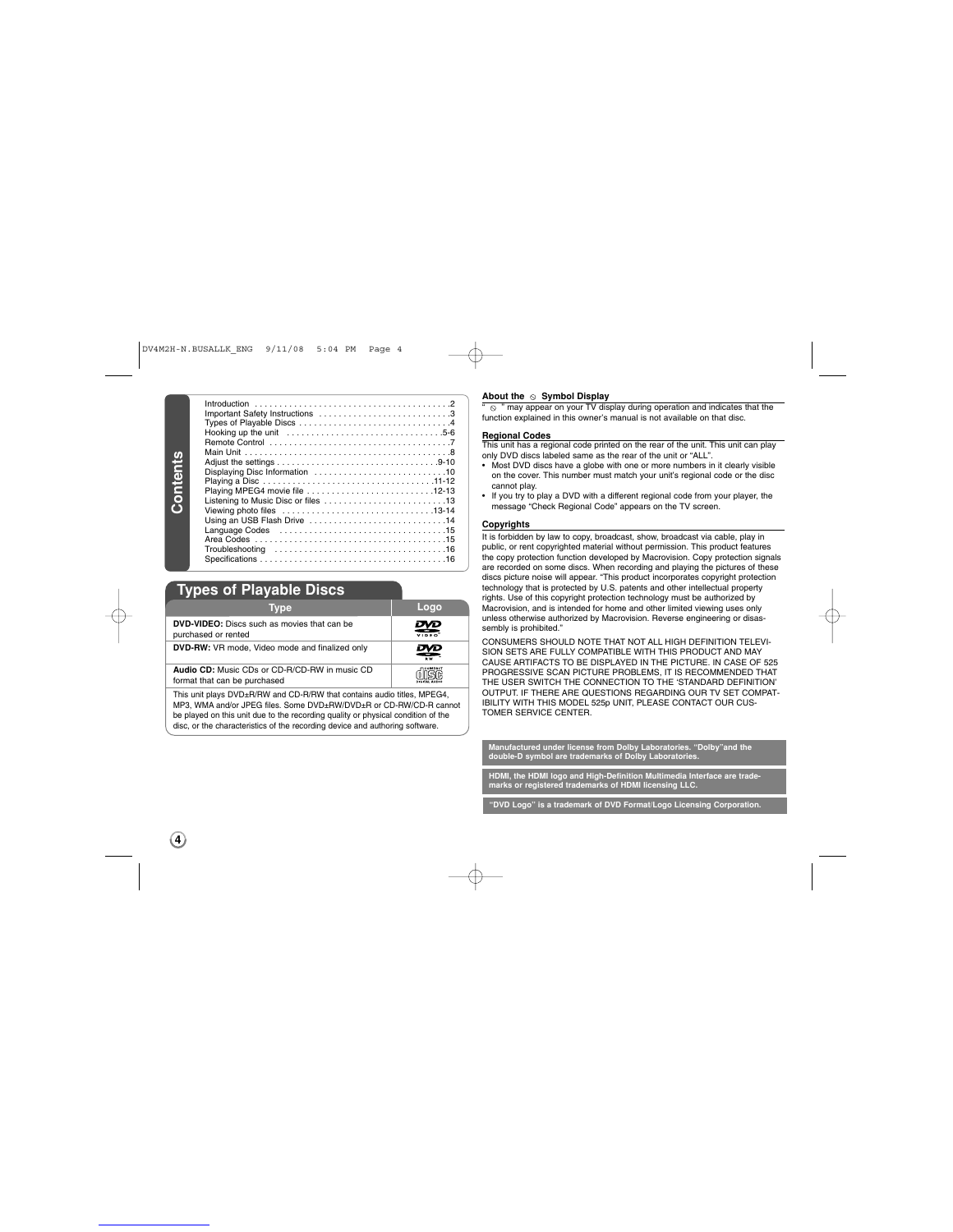## **Hooking up the unit**

### **Audio and Video Connection**

The unit Audio/Video jacks are color coded (yellow for video, red for right audio and white for left audio). If your TV has only one input for audio (mono), connect it to the left (white) audio jack on the unit.



### **Hooking up the unit - more you can do**

### **S-Video connection A**

Connect the S-VIDEO OUTPUT jack on the unit to the corresponding input jacks on your TV using a S-Video cable. You will still need to connect the left and right audio cables to the TV, or

digital audio cable to your stereo.

**Caution :**  You must set the [TV Output Select] option to [S-Video] on the setup menu to use this connection. (See page 9)

#### **Component Video Connections B**

Connect the COMPONENT/PROGRESSIVE SCAN OUTPUT jacks on the<br>unit to the corresponding input jacks on your TV using a YPbPr cable.<br>• You will still need to connect the left and right audio cables to the TV, or digital audio cable to your stereo.

**Caution :**  You must set the [TV Output Select] option to [YPbPr] on the setup menu to use this connection. (See page 9)

- 
- 
- **Resolution Setting**<br> **evaluation Setting Set and Setting CONDING TO SUPPOSE TO THE SCULTION repeatedly to select the desired resolution 480i,<br>
480p, 720p, 1080i, 1080p.<br>
<b>FOR 720p, 1080p** and 1080i resolution on the com

### **Digital Audio Output Connection C**

Connect one of the unit's DIGITAL AUDIO OUTPUT (COAXIAL) jack to the corresponding jack on your amplifier.

- If the audio format of the digital output does not match the capabilities of your amplifier, the amplifier will produce a strong, distorted sound or no sound at all.
- To see the audio format of the current disc in the on-screen display, press AUDIO.
- This unit does not perform internal (2 channel) decoding of a DTS sound track. To enjoy DTS multi channel surround, you must connect this unit to a DTS compatible amplifier via one of this unit's digital audio outputs

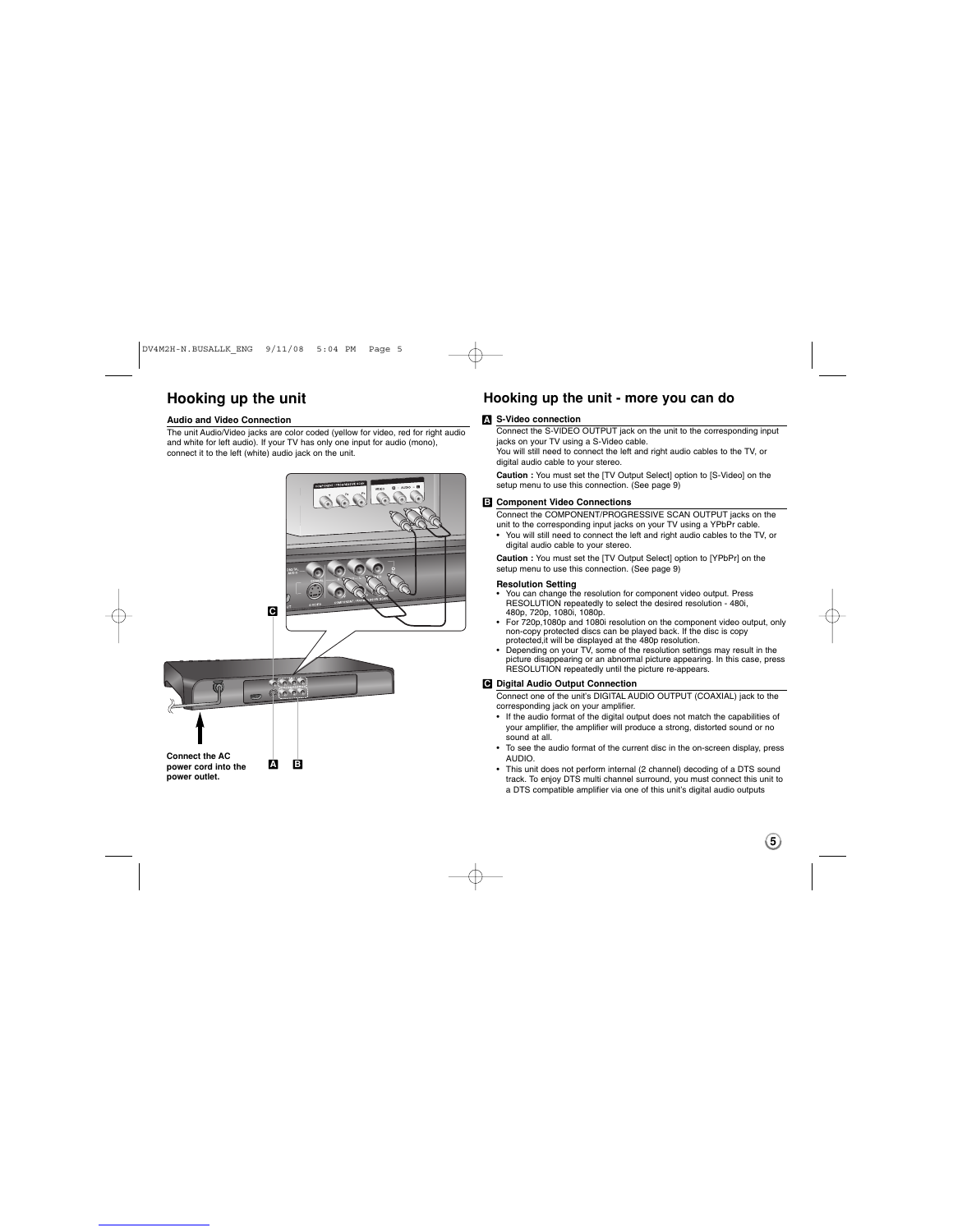## **Hooking up the unit**

### **HDMI Connection**

Connect the HDMI OUTPUT jack on the unit to the HDMI input jack on an HDMI compatible TV using an HDMI cable.



### **Hooking up the unit - more you can do**

### **Resolution Setting**

You can change the resolution for HDMI output. Press RESOLUTION repeatedly to select the desired resolution - 480i, 480p, 720p, 1080i, 1080p.

### **Note for 1080p resolution**

The unit is able to provide a 1080p full HD image to most 1080p-capable TVs in the market today. However, there are some 1080p TVs available from certain companies that are limited in the types of 1080p images that can be accepted. Specifically, 1080p-capable TVs that don't accept images in 60Hz can't display an image from this unit.

## **6**

### **About HDMI**

HDMI (High Definition Multimedia Interface) supports both video and audio on a single digital connection for use with DVD Players, Set-Top Boxes, and other AV devices. HDMI was developed to provide the technologies of HDCP (High-band-width Digital Content Protection). HDCP is used to protect digital content transmitted and received.

HDMI has the capability to support standard, enhanced or high-definition video plus standard to multi-channel surround-sound audio, HDMI features include uncompressed digital video, a bandwidth of up to 5 gigabytes per second, one connector (instead of several cables and connectors), and communication between the AV source and AV devices such as DTVs.

### **Notes on HDMI connection**

- If your TV is not capable of handling 96 kHz sampling frequency, set the [Sampling Freq.] option to [48 kHz] on the setup menu (See page 9).
- If your TV is not equipped with Dolby Digital and MPEG decoder, set the<br>[Dolby Digital and [MPEG] options to [PCM] on the setup menu (See page 9).<br>• Depending on your TV, some of the resolution settings may result in the
- 
- RESOLUTION repeatedly unit the picture re-appears. Changing the resolution when the unit is connected with HDMI connector may result in malfunctions. To solve the problem, turn off the unit and then
- turn it on again. When you connect a HDMI or DVI compatible device make sure of the following:
- Try switching off the HDMI/DVI device and this unit. Next, switch on the HDMI/DVI device and leave it for around 30 seconds, then switch on this unit.
- The connected device's video input is set correctly for this unit. - The connected device is compatible with 720x480i, 720x480p, 1280x720p, 1920x1080i or 1920x1080p video input. - The 1080p, 720p and 480p resolutions are the progressive scan applied
- resolution
- Not all HDCP-compatible DVI devices will work with this unit. - The picture will not be displayed properly with non-HDCP device.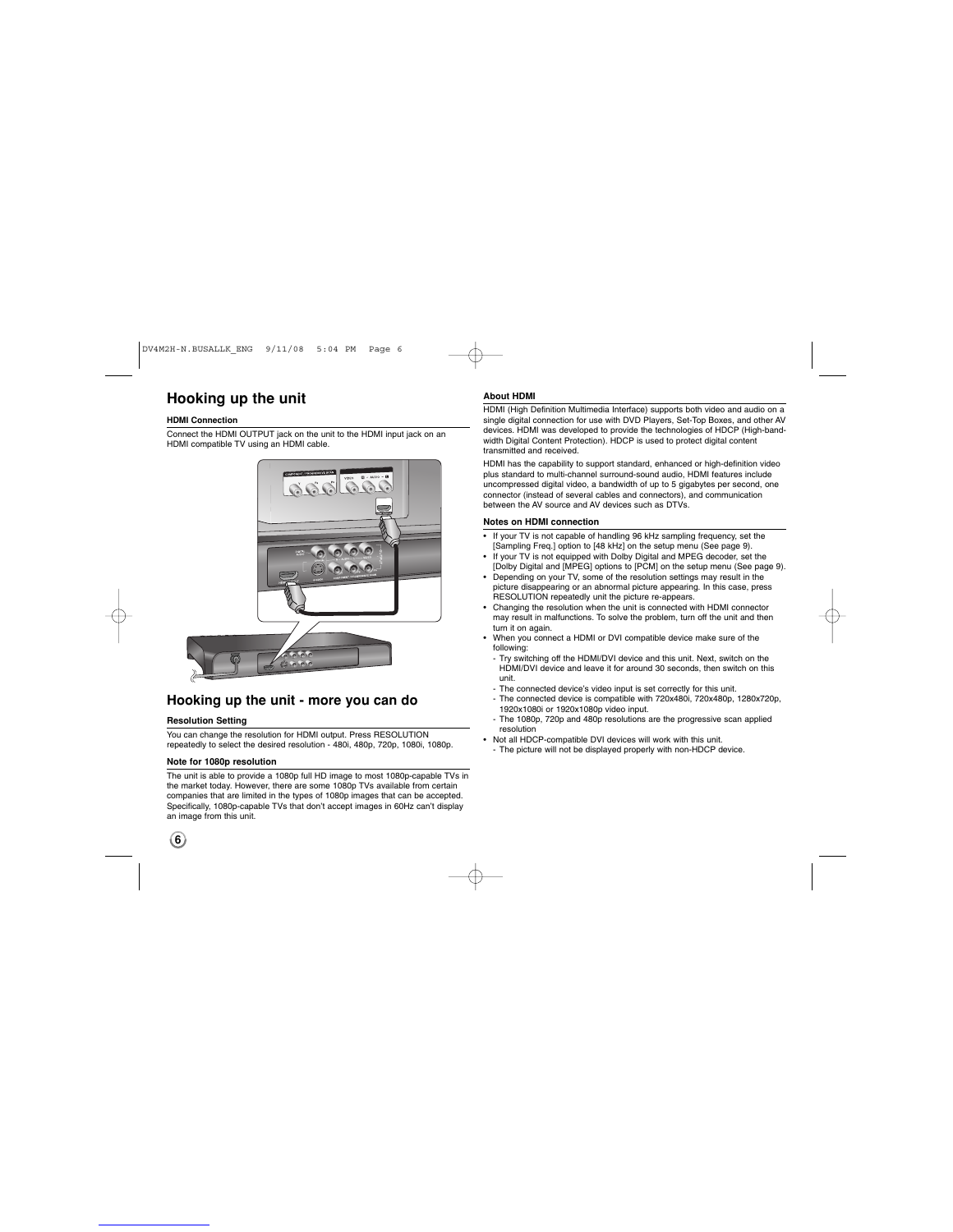

**Remote control and a series of**  $\blacksquare$  **and a series of**  $\blacksquare$ **POWER (** 1**) :** Switches the unit ON or OFF. **OPEN/CLOSE (≜) : Opens and closes the disc** tray.

**AUDIO ( )** : Selects an audio language or audio channel.

**SUBTITLE ( )** : Selects a subtitle language. **ANGLE ( ) :** Selects a DVD camera angle, if

available. **SETUP** : Accesses or exits the setup menu.

 b **SCAN (<< />** /  $\blacktriangleright$ ) : Search backward or forward.<br>**SKIP (I<4 /**  $\blacktriangleright$   $\blacktriangleright$ ) : Go to next or previous chapter/track.

**PAUSE/STEP (** X**) :** Pauses playback temporarily/press repeatedly for frame-by-frame playback. **PLAY (** N**) :** Starts playback.

**STOP (** x**) :** Stops playback.

. . . . . **3** . . . . . . . **DVD MENU** : Accesses the DVD menu.

**TITLE :** Accesses the disc's title menu, if available.  $\left\{\}\mathbf{x} \times \mathbf{v} \right\}$  **:** Navigates the menus.

**ENTER ( )** : Confirms menu selection. **DISPLAY :** Accesses On-Screen Display. **RETURN (3)** : Press to move backwards in the menu or exit the menu. Change the USB mode.

 d **Numerical buttons:** Selects numbered items in a menu.

**CLEAR :** Removes a track number on the Program List.

**PROGRAM :** Enters the program edit mode. **A-B** : Repeats a section. **REPEAT :** Repeats a chapter, track, title or all.

**ZOOM :** Enlarges video image.<br>**RESOLUTION :** You can change the resolution<br>depending on your TV.

### **Put the battery into the Remote Control**

Pinch the battery holder clip together then pull the tab to remove the battery holder. Insert the battery<br>with the + facing in the same direction as the + on the battery holder. Replace the battery holder with battery into the Remote Control unit making sure that it is fully inserted.

• Replace Remote Control unit battery with 3V micro lithium cells such as CR. 2025 or its equivalent.

• Dispose of battery safety in accordance with local laws. Do not dispose of in fire.



**Warning for replaceable lithium battery** • Danger of explosion if battery incorrectly

replaced. • Replace only with the same type battery.

• Additional warning marking close to the battery if intended to be replaced by users.

**Warning :** The battery used in this device may present a fire or chemical burn hazard if mistreat-ed. Do not recharge, disassemble, incinerate, or heat above 100 °C (212 °F).

Replace the battery with Matsushita Elec. Ind. Co., Ltd. (Panasonic), part no. CR. 2025 only. Use of another battery may present a risk of fire or explosion. Dispose of used batteries. Keep batteries away from children. Do not disassemble or dispose of in fire.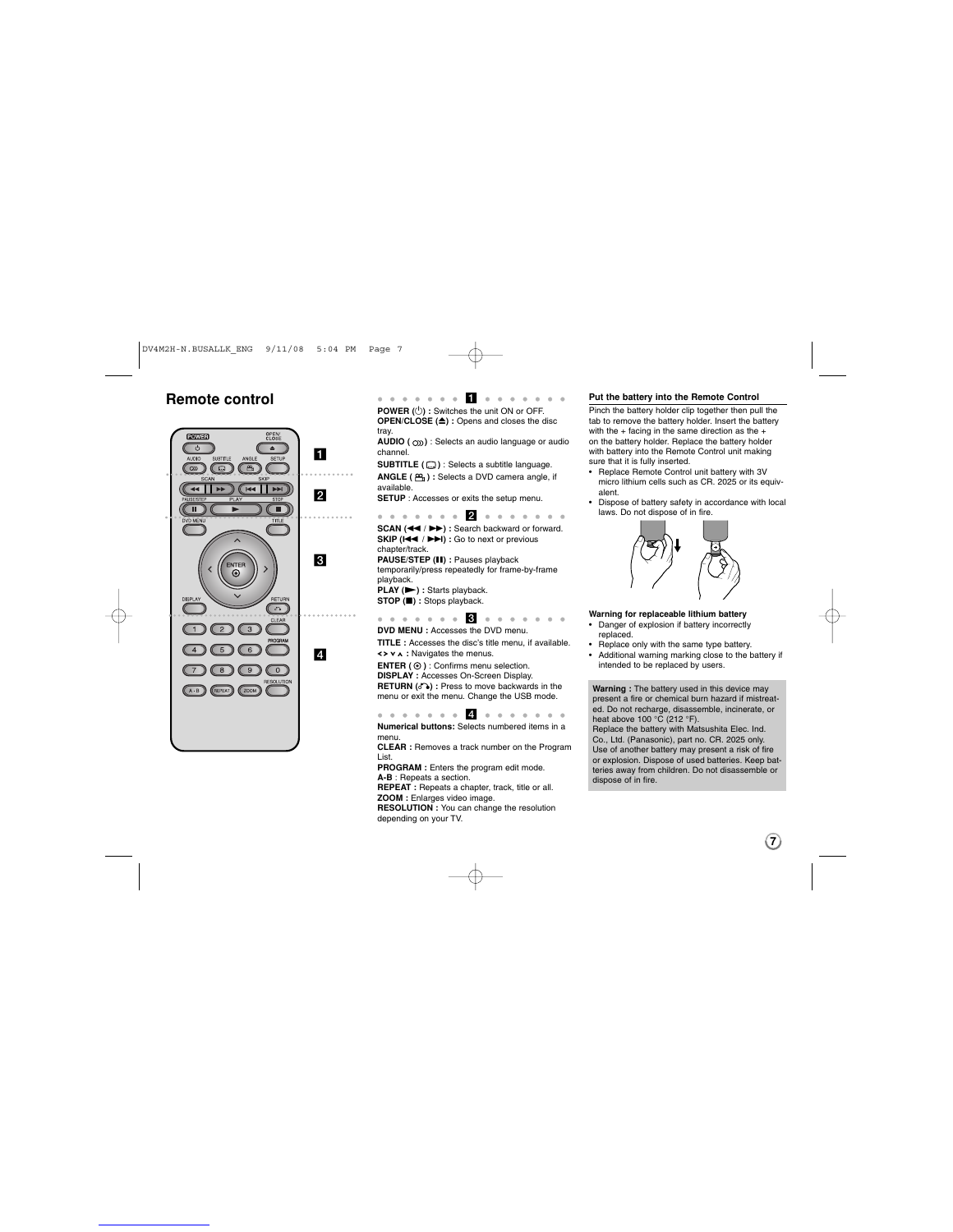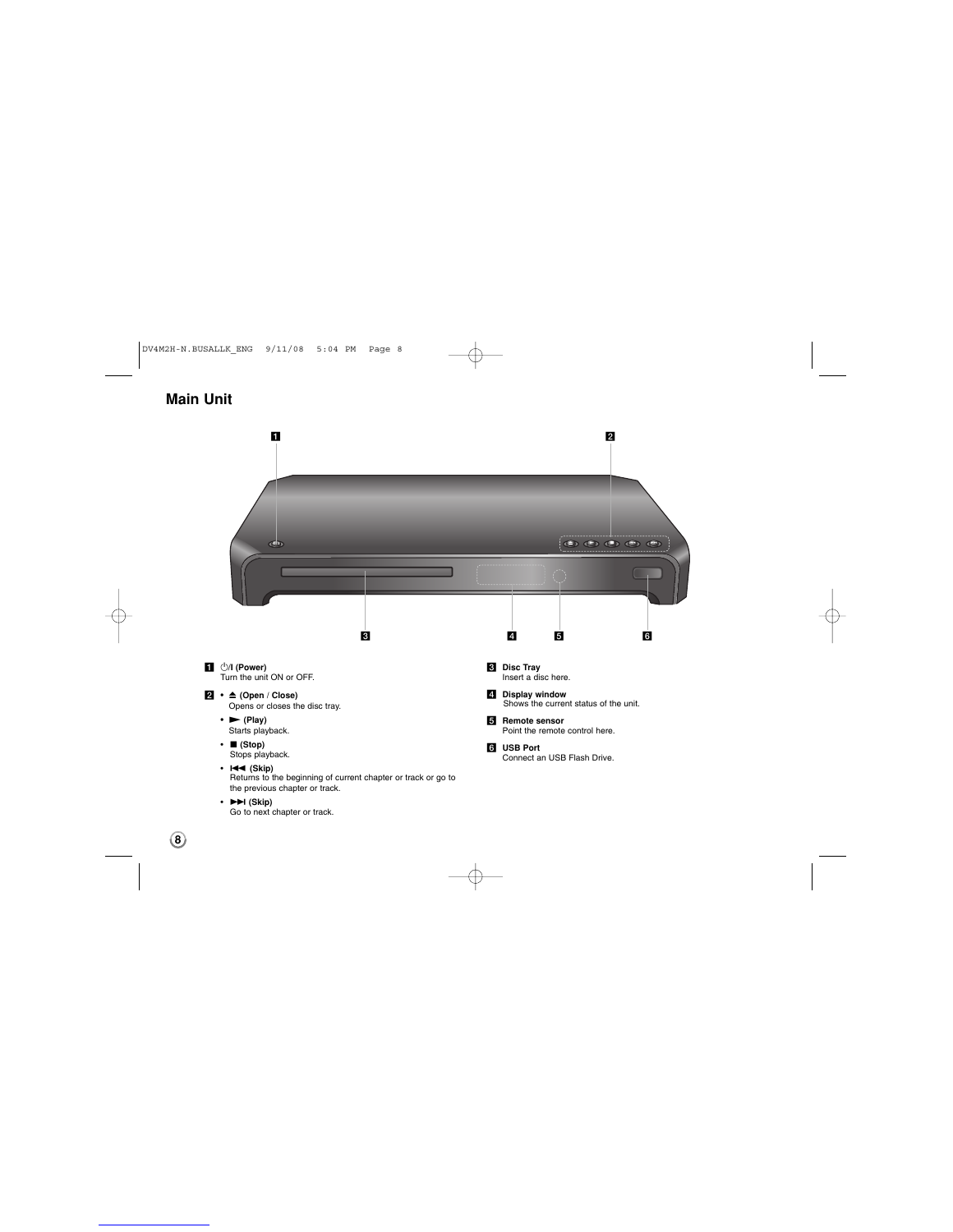## **Adjust the settings**

|                                                | <b>ON REMOTE</b> |
|------------------------------------------------|------------------|
| 1 Display setup menu:                          | <b>SETUP</b>     |
| 2 Select a desired option on the first level:  | A V              |
| 3 Move to second level:                        | ь                |
| 4 Select a desired option on the second level: | A V              |
| 5 Move to third level:                         |                  |
| 6 Change the setting:                          | 7 / FNTFR        |

### **Adjust the settings - more you can do**

### **When you turn on for the first time**

The menu for a language selection will appear when you turn on the unit for the first time. You must select a language to use the unit. Use  $\blacktriangle \blacktriangledown \blacktriangle \blacktriangleright$  to select a language then press **ENTER** and the confirm menu will appear. Use  $\blacktriangle \blacktriangleright$  to select [Enter] then press **ENTER**.

## **Adjust the language settings**

**Menu Language –** Select a language for the Setup menu and on-screen display.

**Disc Audio/Subtitle/Menu –** Select a language for the Disc Audio/Subtitle/ Menu.

[Original]: Refers to the original language in which the disc was recorded.<br>[Other]: To select another language, press number buttons then ENTER to<br>cnter the corresponding 4-digit number according to the language code list delete numbers then correct it.

[Off] (for Disc Subtitle): Turn off Subtitle.

### **Adjust the display settings**

**TV Aspect –** Select which screen aspect to use based on the shape of your TV screen.

[4:3]: Select when a standard 4:3 TV is connected.

[16:9]: Select when a 16:9 wide TV is connected. **Display Mode –** If you selected 4:3, you'll need to define how you would like

widescreen programs and films to be displayed on your TV screen.

[Letterbox]: This displays a widescreen picture with black bands at the top and bottom of the screen.

[Panscan]: This fills the entire 4:3 screen, cropping the picture as necessary. **TV Output Select –** Select an option according to the TV connection type.

[YPbPr]: When your TV is connected with the COMPONENT/PROGRESSIVE SCAN OUTPUT jacks on the unit. [S-Video]: When your TV is connected with the S-Video jack.

### **Adjust the audio settings**

**Dolby Digital / DTS / MPEG –** Selects the type of digital audio signal when using the DIGITAL AUDIO OUTPUT jack.

[Bitstream]: Select this when you connect this unit's DIGITAL AUDIO OUTPUT jack to an amplifier with a built-in Dolby Digital, DTS or MPEG

decoder. [PCM] (for Dolby Digital / MPEG): Select this when you connect this unit's DIGITAL AUDIO OUTPUT jack to an amplifier without a built-in Dolby Digital or MPEG decoder.

[Off] (for DTS): Select this when you connect this unit's DIGITAL AUDIO OUTPUT jack to an amplifier without a built-in DTS decoder.

**Sample Freq. (Frequency) – Selects the sampling frequency of the audio** signal.

[48 KHz]: The audio signals are always converted to 48 kHz.

[96 KHz]: The audio signals are output in their original format.

**DRC (Dynamic Range Control) –** Make the sound clear when the volume is turned down (Dolby Digital only). Set to [On] for this effect.

**Vocal –** Set to [On] only when a multi-channel karaoke DVD is playing. The karaoke channels on the disc mix into normal stereo sound.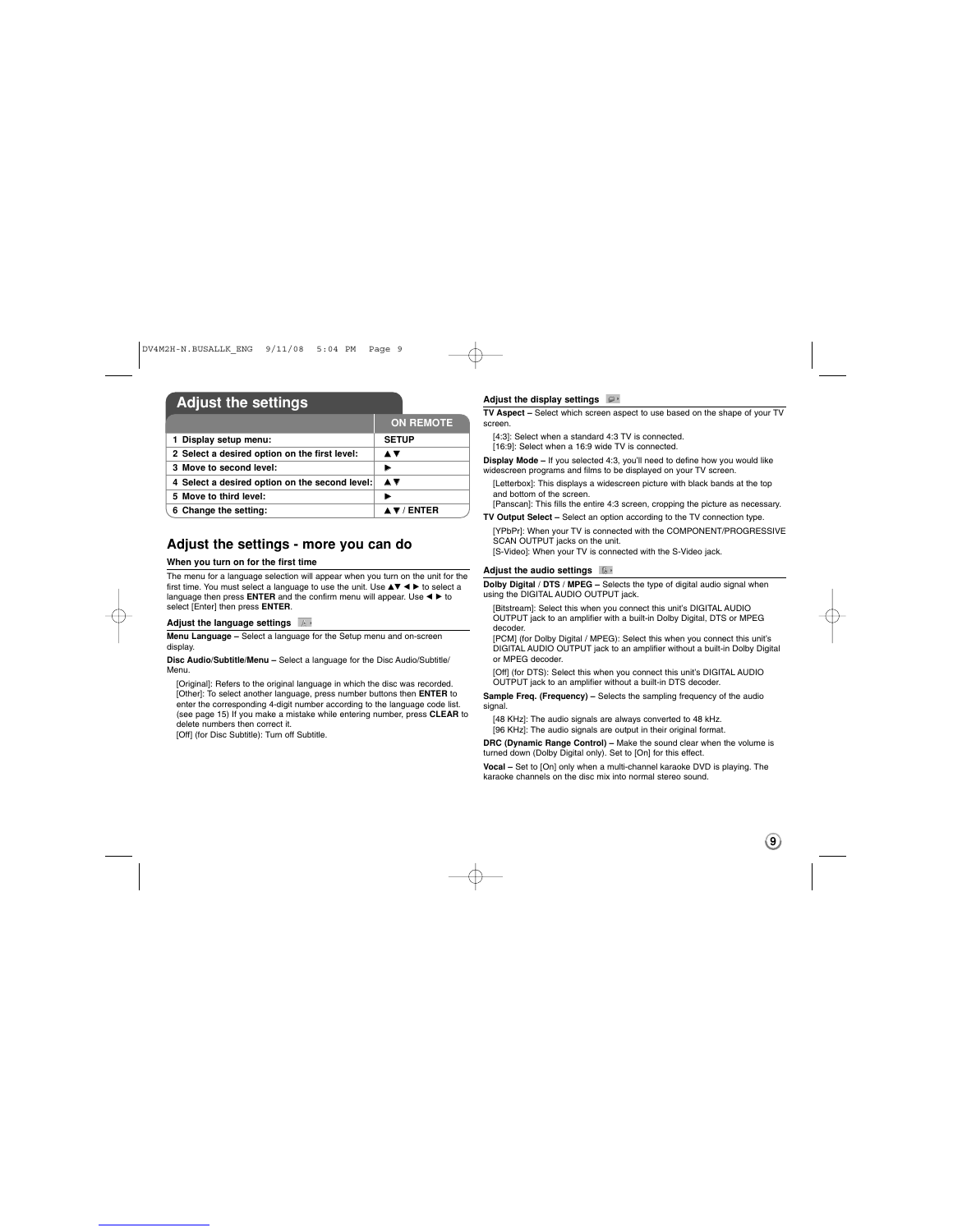

## **Adjust the lock settings**

You must set the [Area Code] option to use the lock options. Select [Area Code]<br>option then press ▶. Enter a 4-digit password then press ENTER. Enter it again<br>then press ENTER to verify. If you make a mistake while enteri

If you forget your password you can reset it. First, remove the disc in the unit. Display setup menu then input the 6-digit number "210499". The "P CLR"

appear in the display window and the password is deleted.

**Rating –** Select a rating level. The lower the level, the stricter the rating. Select<br>[Unlock] to deactivate the rating.

**Password –** Sets or changes the password for lock settings. [New]: Enter a new 4-digits password using the numerical buttons then press<br>**ENTER**. Enter the password again to confirm.<br>[Change]: Enter the new password twice after entering the current password.

**Area Code –** Select a code for a geographic area as the playback rating level. This determines which area's standards are used to rate DVDs controlled by the parental lock. (See page 15)

## **Adjust the others settings**

**B.L.E. (Black Level Expansion) – To select the black level of playback<br>pictures. Set your preference and monitor's ability.** 

## **Displaying Disc Information**

|                                     | <b>ON REMOTE</b>          |
|-------------------------------------|---------------------------|
| 1 Press DISPLAY:                    | <b>DISPLAY</b>            |
| 2 Select a item:                    | A V                       |
| 3 Adjust the Display menu settings: | $\leftrightarrow$ / ENTER |
| 4 To return the exit:               | <b>DISPLAY</b>            |

### **Displaying Disc Information - more you can do**

You can select an item by pressing  $\blacktriangle\blacktriangledown$  and change or select the setting by pressing  $\blacktriangleleft \blacktriangleright$ .

 $\frac{4}{160}$  ( $\frac{1}{16}$  Current title (or track) number/total number of titles (or tracks) **E142** Current chapter number/total number of chapters

**C** 0:13:45 Elapsed playing time Selected audio language or channel 圖 Selected subtitle

翳 171 Selected angle/total number of angles

### **Symbol Used in this Manual**

| $\overline{A}$ | All discs and file listed below | (ACD)    | Audio CDs  |
|----------------|---------------------------------|----------|------------|
| <b>DVD</b>     | DVD and finalized DVD+R/RW      | $(CD-G)$ | CD-G discs |
| (MP3)          | MP3 files                       | (WMA)    | WMA files  |
| MPEG4          | MPEG4 files                     |          |            |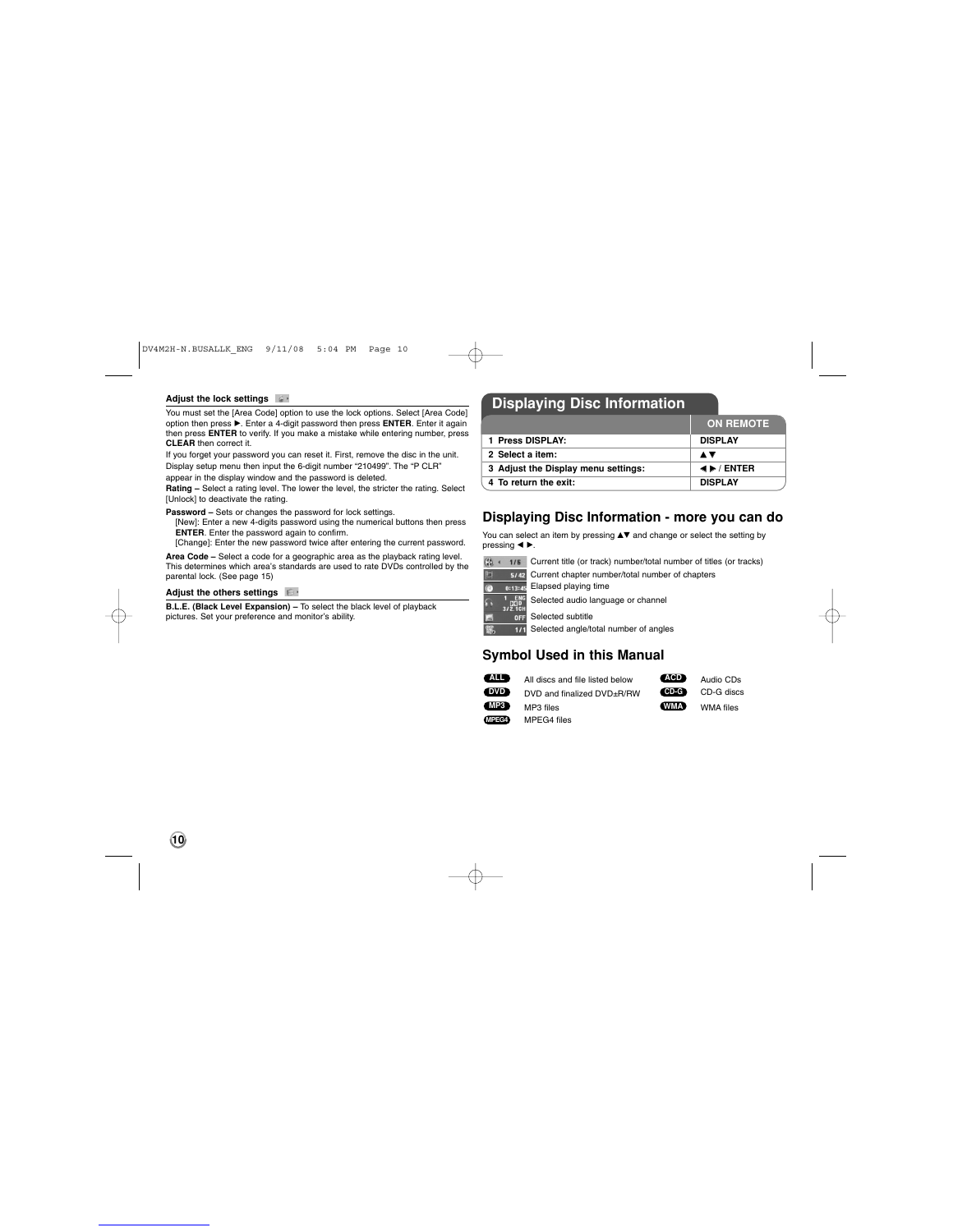### **Playing a Disc**

|                        | <b>ON REMOTE</b>  |  |  |  |
|------------------------|-------------------|--|--|--|
| 1 Open the disc tray:  | <b>OPEN/CLOSE</b> |  |  |  |
| 2 Insert a Disc:       |                   |  |  |  |
| 3 Close the disc tray: | <b>OPEN/CLOSE</b> |  |  |  |
| 4 Start playback:      | <b>PLAY</b>       |  |  |  |
| 5 To stop playback:    | <b>STOP</b>       |  |  |  |

### **Playing a Disc - more you can do**

### **Stops the playback**

The unit records the stopped point depending on the disc. " III " appears on<br>the screen briefly. Press PLAY ( $\blacktriangleright$ ) to resume playback (from the scene point). If you press **STOP** (**iii**) again or unload the disc (" **iii** " appears on the screen), the unit will clear the stopped point.

**(III = Resume Stop, ■ = Complete Stop)** The resume point may be cleared<br>when a button is pressed (for example :POWER, OPEN/CLOSE, etc).

#### **Playing a DVD that has a menu DVD**

Most DVD now have menus which load first before the film begins to play. You can navigate these menus using **AV < ▶** or number button to highlight an option. Press **ENTER** to select.

## **Playing a DVD VR disc**

This unit will play DVD-RW disc that is recorded using the Video Recording (VR) format. When you insert a disc DVD VR disc, the menu will appear on the screen. Use  $\triangle$  **v** to select a title then press **PLAY** ( $\triangleright$ ). To display DVD-VR menu, press **DVD MENU** or **TITLE**.

Some DVD-VR disc are made with CPRM data by DVD RECORDER. Player does not support these kinds of discs.

#### Skip to the next/previous chapter/track **(ALL**

Press **SKIP** ( $\blacktriangleright$ **)** to move to the next chapter/track.

Press **SKIP (** .**)** to return to the beginning of the current chapter/track. Press **SKIP (** .**)** twice briefly to step back to the previous chapter/track.

#### **Pause a playback EXL**

**Press PAUSE/STEP** (II) to pause playback. Press PLAY ( $\blacktriangleright$ ) to continue playback.

### **Frame-by-Frame playback DVD MPEG4**

Press PAUSE/STEP (II) repeatedly to play Frame-by-Frame playback.

**Playing repeatedly**  Press **REPEAT** repeatedly to select an item to be repeated. The current title, **ALL** chapter or track will be played back repeatedly. To return to normal playback, press **REPEAT** repeatedly to select [Off].

#### **Fast forward or fast reverse DVD MPEG4 ACD WMA MP3**

Press **SCAN (<< or >>>>>>>**) to play fast forward or fast reverse during playback. You can change the various playback speed by pressing **SCAN (<< or**  $\blacktriangleright$ **)**<br>repeatedly. Press PLAY ( $\blacktriangleright$ ) to continue play at normal speed.

### **Repeating a specific portion (A-B) DVD MPEG4 ACD**

Press **A-B** at the beginning of the portion you wish to repeat and again at the end of the portion. Your selected portion will be repeated continually. To return to normal playback, press **A-B** to select [Off].

**Selecting a subtitle language DVD MPEG4** During playback, press **SUBTITLE ( )** repeatedly to select a desired subtitle language.

#### **Watching from a different angle DVD**

If the angle indicator appears on the screen for a moment, you can select a different camera angle by pressing **ANGLE ( )** repeatedly.

#### **Hearing a different audio DVD MPEG4 CD-G**

During playback, press **AUDIO ( )** repeatedly to switch between the available audio languages, channels or encoding methods.

#### **Slow down the playing speed (MPEG4)** (Forward only) (DVD

While playback is paused, press **SCAN (<< or >>**) to slow down reverse or **forward playback. You can change the various playback speed by pressing<br><b>SCAN (◀◀ or ▶▶)** repeatedly. Press PLAY ( ▶) to continue play at normal speed.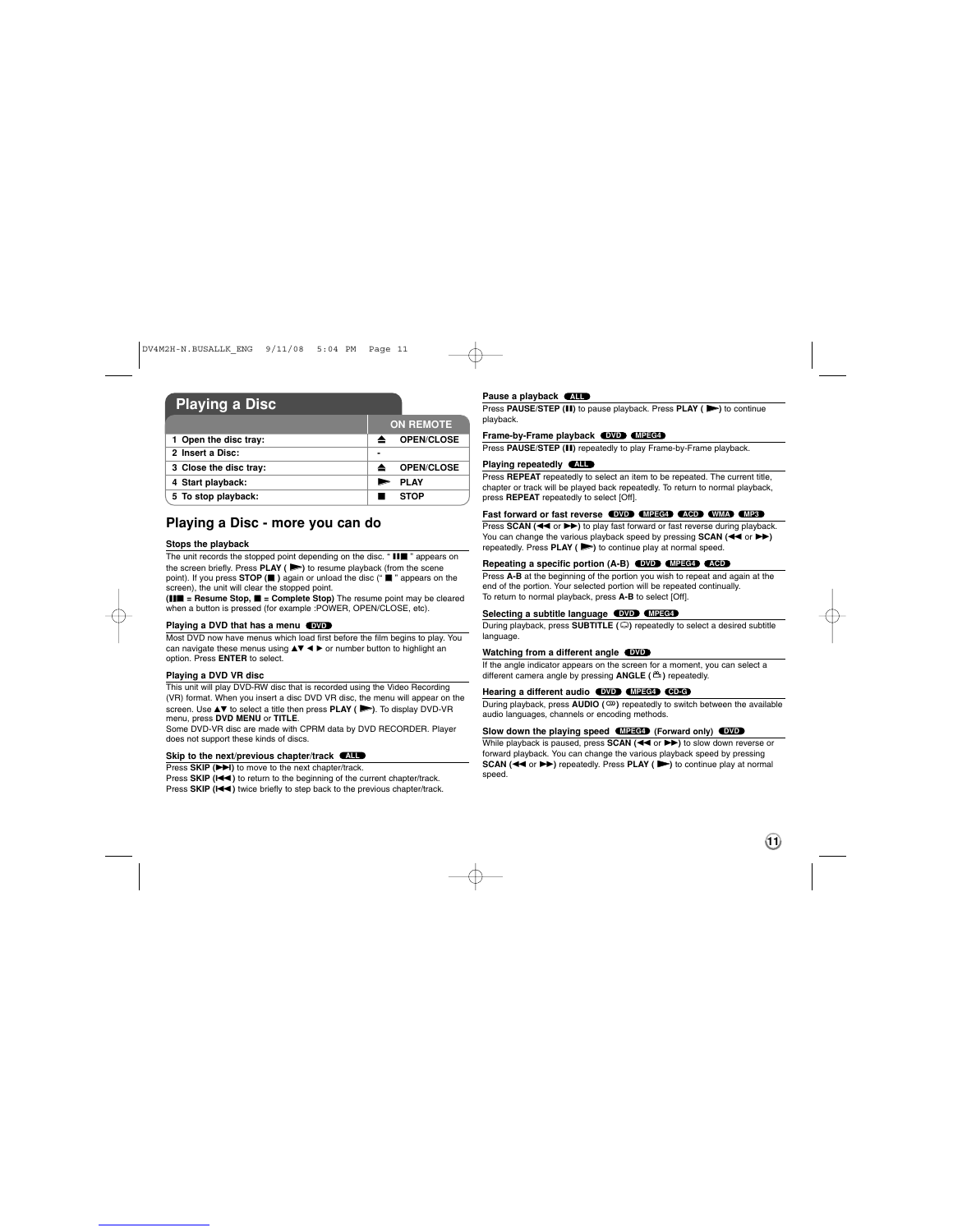#### **Watching a enlarged video image DVD MPEG4**

During playback or pause mode, press ZOOM repeatedly to select zoom mode.<br>You can move through the zoomed picture using ▲▼◀ ▶ buttons. Press **CLEAR** to exit.

#### **Viewing the title menu DVD**

Press **TITLE** to display the disc's title menu, if available.

#### **Viewing the DVD menu DVD**

Press **DVD MENU** to display the disc menu, if available.

#### **Starting play from selected time DVD MPEG4**

Searches for the starting point of entered time code. Press **DISPLAY** then select clock icon. Enter a time then press **ENTER**. For example, to find a scene at 1 hours, 10 minutes, and 20 seconds, enter "11020" and press **ENTER**. If you enter the wrong number, press **CLEAR** to enter again.

### **Last Scene Memory DVD ACD**

This unit memorizes last scene from the last disc that is viewed. The last scene remains in memory even if you remove the disc from the player or switch off the unit. If you load a disc that has the scene memorized, the scene is automatically recalled.

#### **Screen Saver**

The screen saver appears when you leave the unit in Stop mode for about five minutes. If the Screen Saver is displayed for five minutes, the unit automatically turns itself off.

### **Mixed disc or USB Flash Drive – MPEG4, MP3/WMA and JPEG**

When playing a disc or USB Flash Drive contained with MPEG4, MP3/WMA and JPEG files together, you can select which menu of files you would like to play by pressing **TITLE**.

## **Playing MPEG4 movie file**

|                                      | <b>ON REMOTE</b>  |  |  |
|--------------------------------------|-------------------|--|--|
| 1 Open the disc tray:                | <b>OPEN/CLOSE</b> |  |  |
| 2 Insert a disc:                     | ۰                 |  |  |
| 3 Close the disc tray:               | <b>OPEN/CLOSE</b> |  |  |
| 4 Select a movie file from the menu: | A V, DVD MENU     |  |  |
| 5 Start playback:                    | <b>PLAY</b>       |  |  |
| 6 To stop playback:                  | <b>STOP</b>       |  |  |
|                                      |                   |  |  |

## **Playing MPEG4 movie file more you can do**

### **Changing the character set to display MPEG4 subtitle correctly**

Press and hold **SUBTITLE** for 3 seconds during playback. The language code will appear. Press <  $\blacktriangleright$  to select another language code until the subtitle is displayed properly and then press **ENTER**.

### **MPEG4 file requirement**

This unit does not support the DivX file.

- MPEG4 file compatibility with this player is limited as follows: Available resolution size: 720x576 (W x H) pixel
- The file names of MPEG4 and subtitle are limited to 45 characters.
- 
- MPEG4 file extensions: ".avi", ".mpg", ".mpeg" Playable MPEG4 subtitle: SubRip (.srt / .txt), SAMI (.smi), SubStation Alpha (.ssa/.txt), MicroDVD (.sub/.txt), SubViewer 2.0 (.sub/.txt), TMPlayer (.txt), DVD Subtitle System (.txt),
- 
- 
- 
- VobSub(\*.sub) → Sub/idx, stream based format<br>• Playable Codec format: "3lV1 ", "3lV2"<br>• Playable Audio format: "Dolby Digital", "DTS", "PCM", "MP3", "WMA"<br>• Sampling frequency: within 8 48 kHz (MP3), within 22 48 kHz (
	-
- less than 6Mbps (MPEG4 file) CD-R/RW, DVD±R/RW Format: ISO 9660
- Maximum Files/Floder: Less than 600 (total number of files and folders)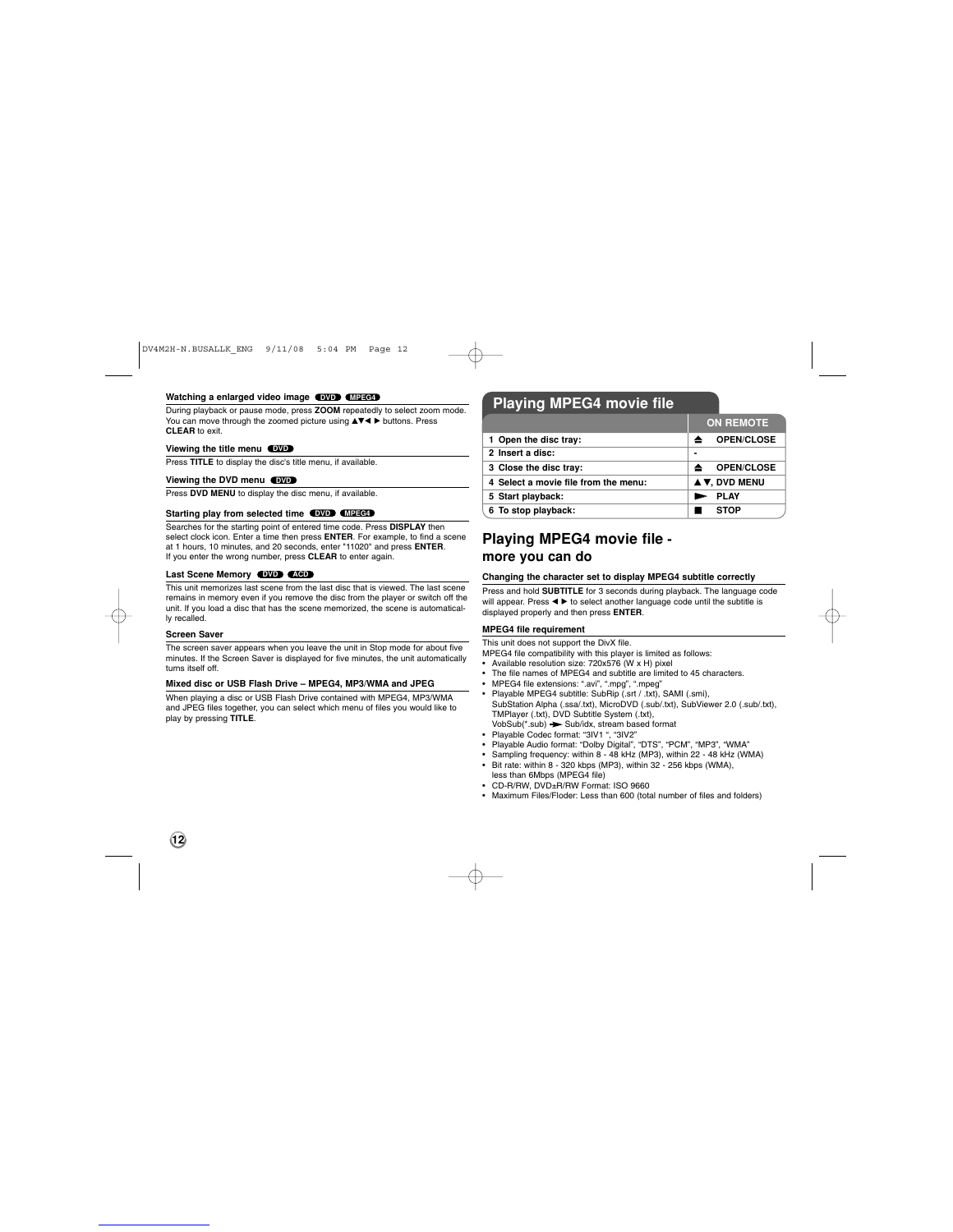### **Notes on MPEG4 format**

- The "This file has the non-supported type on the player. Please move into browser and select the other file." will appear if this unit does not support the MPEG4 file. • If the video and audio structure of MPEG4 file is not interleaved, returns to
- the menu screen. If there is impossible code to express in the MPEG4 file name, it may be displayed as "\_" mark.
- 

### **Listening to Music Disc or files**

|                                 | <b>ON REMOTE</b>                     |
|---------------------------------|--------------------------------------|
| 1 Open the disc tray:           | <b>≜</b> OPEN/CLOSE                  |
| 2 Insert a disc:                | -                                    |
| 3 Close the disc tray:          | $\triangle$ OPEN/CLOSE               |
| 4 Select a music from the menu: | $\blacktriangle$ $\nabla$ . DVD MENU |
| 5 Start playback:               | <b>PLAY</b>                          |
| 6 To stop playback:             | <b>STOP</b>                          |

### **Listening to Music Disc or files - more you can do**

### **Creating your own program**

You can play the contents of a disc in the order you want by arranging the order<br>of the musics on the disc. To add a music(s) on the program list, press<br>**PROGRAM** to enter the program edit mode (<sup>®</sup> mark appears on the men **E**

### **Playing an CD-G disc**

Once you insert an CD-G disc, a menu appears on the screen. Use ▲▼ to<br>select a track then press PLAY ( ➡). To display the CD-G menu during<br>playback, press STOP (■ ) twice.

You can display the setup menu by pressing **SETUP** only when CD-G menu appears on the TV screen.

### **Displaying file information (ID3 TAG)**

While playing a MP3 file containing file information, you can display the information by pressing **DISPLAY** repeatedly.

### **MP3/WMA music file requirement**

- 
- 
- 
- MP3/WMA compatibility with this unit is limited as follows:<br>• File extensions: "..m97", ".wma"<br>• Sampling frequency: within 8 48 kHz (MP3), within 22 48kHz (WMA)<br>• Bit rate: within 8 320kbps (MP3), within 32 256kbp

## **Viewing photo files**

|                                             | <b>ON REMOTE</b>                     |
|---------------------------------------------|--------------------------------------|
| 1 Open the disc tray:                       | <b>OPEN/CLOSE</b><br>▴               |
| 2 Insert a disc:                            | $\blacksquare$                       |
| 3 Close the disc tray:                      | <b>OPEN/CLOSE</b><br>≜               |
| 4 Select a photo file on the menu:          | $\blacktriangle$ $\nabla$ . DVD MENU |
| 5 Display the selected file in full screen: | <b>PLAY</b>                          |
| 6 To return to the menu:                    | <b>STOP</b>                          |

### **Viewing photo files - more you can do**

### **Viewing photo files as a slide show**

Use ▲▼ ◀ ▶ to highlight (<u>π■</u>) icon then press ENTER to start slide show.<br>You can change slide show speed using ◀ ▶ when (**□**。) icon is highlighted.

### **Skip to the next/previous photo**

Press SKIP ( $\leftarrow$  or  $\rightarrow$ **)** to view the previous/next photo.

### **Rotate a photo**

Use ▲▼ to rotate the photo in full screen counterclockwise or clockwise while<br>viewing a photo in full screen.

### **Pause a slide show**

**Press PAUSE/STEP (II)** to pause a slide show. Press PLAY ( $\blacktriangleright$ ) to continue the slide show.

### **Listening to music during slide show**

You can listen to music during slide show, if the disc contain music and photo<br>files together. Use ▲▼ ◀ ▶ to highlight (冨克) icon then press **ENTER** to start<br>slide show.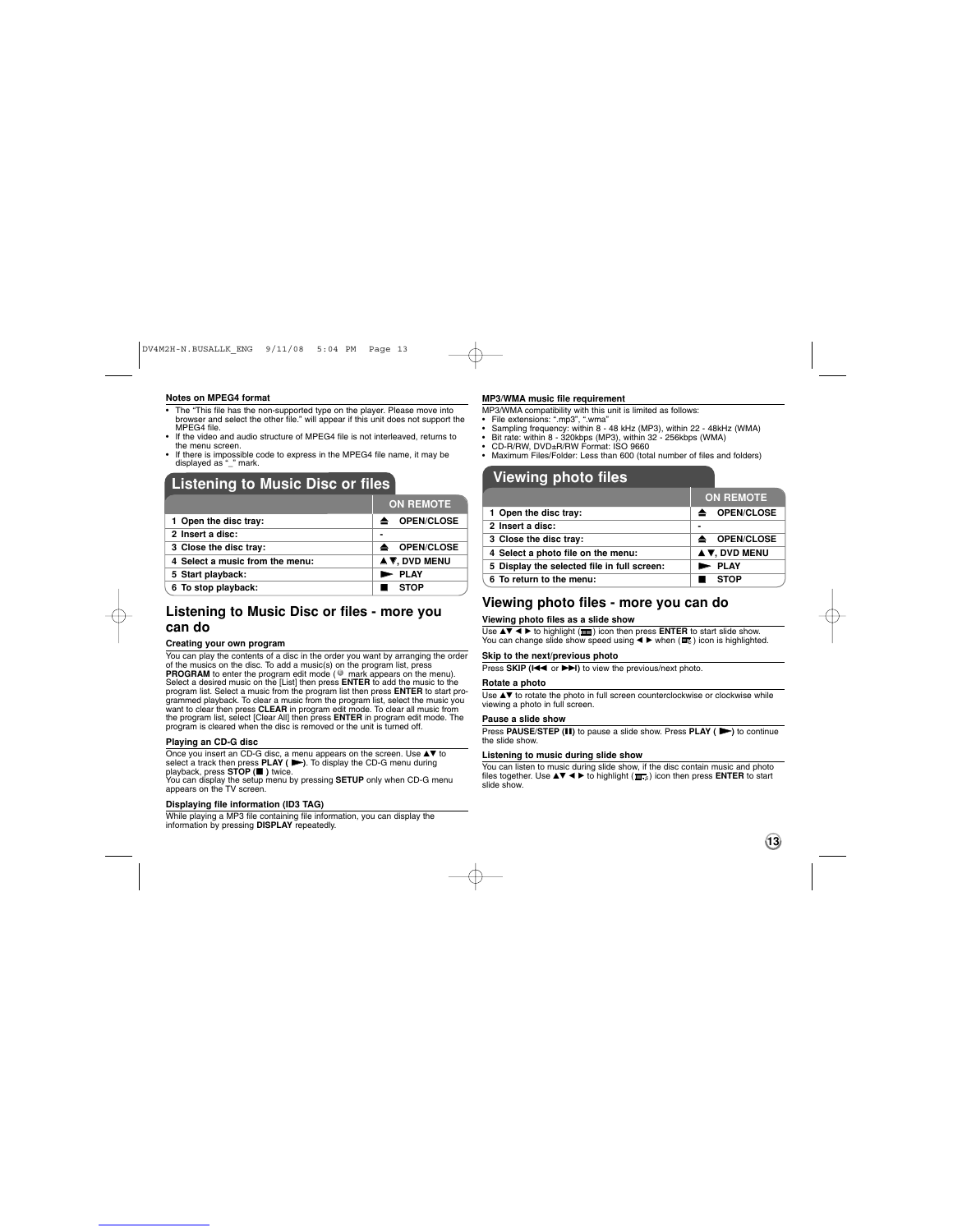### **Watching a enlarged photo image**

While viewing a photo in full screen, press **ZOOM** repeatedly to select zoom<br>mode. You can move through the zoomed photo using **▲▼◀ ▶** buttons.<br>Press **CLEAR** to exit.

### **Photo file requirement**

JPEG file compatibility with this unit is limited as follows:<br>• File extensions: ".jpg"<br>• Photo size: Less than 5M recommended<br>• CD-R/RW, DVD±R/RW Format: ISO 9660<br>• Maximum Files/Folder: Less than 600 (total number of fi

- 
- 
- 

## **Using an USB Flash Drive**

You can play MP3/WMA/JPEG/MPEG4 in the USB Flash Drive with version  $2.0/1.1$ .

|                                                              | <b>ON REMOTE</b> |
|--------------------------------------------------------------|------------------|
| 1 Connect an USB Flash Drive to the USB<br>port on the unit: |                  |
| 2 Display the menu screen in stop mode:                      | <b>ு RETURN</b>  |
| 3 Select a file:                                             | A V, DVD MENU    |
| 4 Play the file:                                             | <b>E</b> PLAY    |
| 5 Remove the USB Flash Drive:                                |                  |

**Notes an USB Flash Drive**

- You can switch USB and DISC mode by pressing RETURN ( $\delta$ ) only in stop
- 
- 
- mode.<br>• Do not extract the USB device in operating.<br>• Regular back up is recommended to prevent data loss.<br>• If you use a USB extension cable or USB HUB, the USB device might not be<br>recognized.
- 
- Music files (MP3/WMA), photo files (JPEG) and MPEG4 files can be played.<br>For details of operations on each files, refer to relevant pages.<br>• This unit is not supported when the total number of files is more than 600.<br>• B
- less than 6Mbps (MPEG4 file) The USB function of this unit does not support all kinds of USB devices.
- 
- Digital camera and mobile phone are not supported. USB port of the unit can not be connected to PC. The unit can not be used as a storage device.

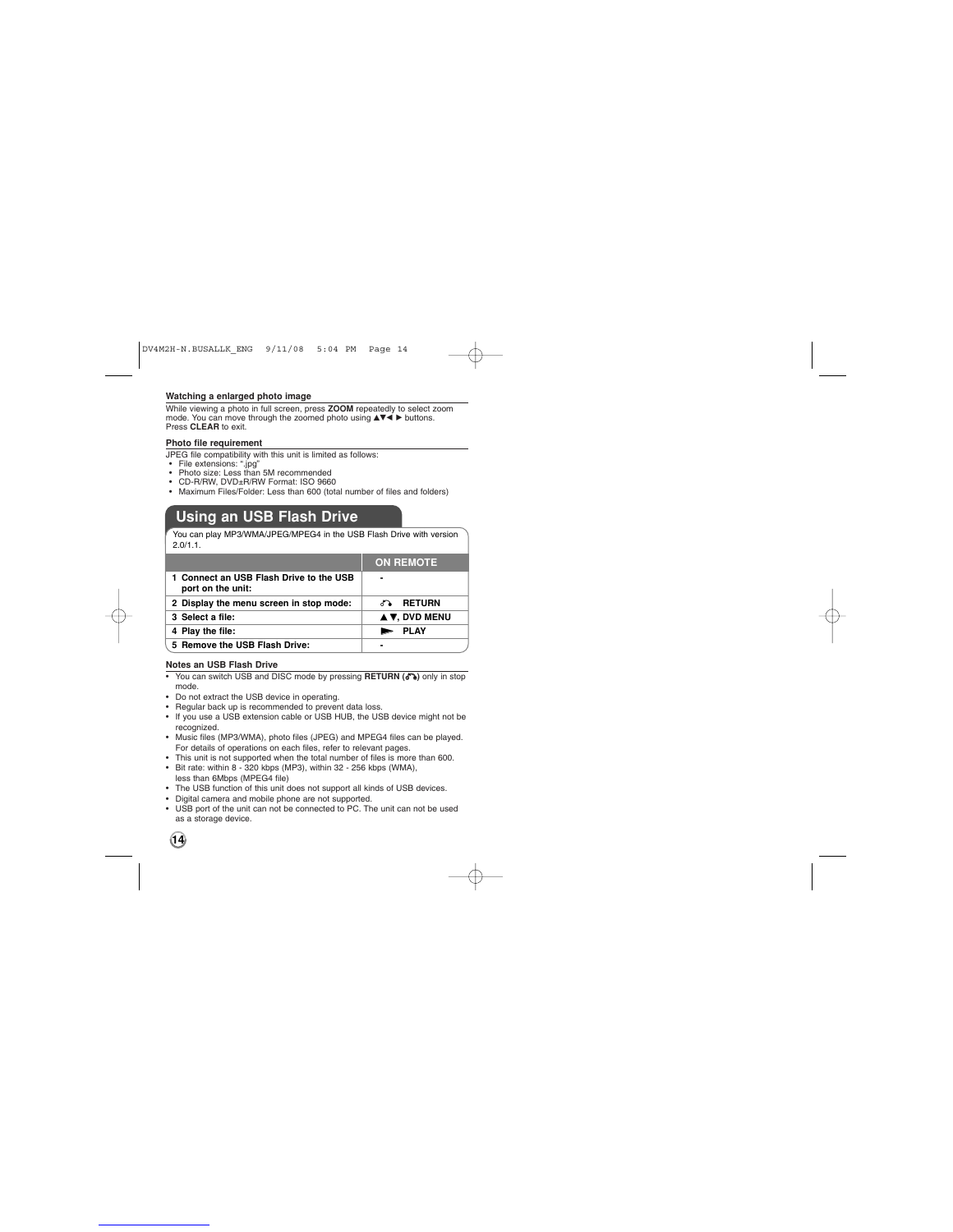# **Language Codes**

### Use this list to input your desired language for the following initial settings: Disc Audio, Disc Subtitle, Disc Menu.

| Language,       | Code | Language    | Code | Language         | Code | Language       | Code | Language,      | Code | Language     | Code |
|-----------------|------|-------------|------|------------------|------|----------------|------|----------------|------|--------------|------|
| Afar            | 6565 | Croatian    | 7282 | Hausa            | 7265 | Lingala        | 7678 | Quechua        | 8185 | Taiik        | 8471 |
| Afrikaans       | 6570 | Czech       | 6783 | Hebrew           | 7387 | Lithuanian     | 7684 | Rhaeto-Romance | 8277 | Tamil        | 8465 |
| Albanian        | 8381 | Danish      | 6865 | Hindi            | 7273 | Macedonian     | 7775 | Rumanian       | 8279 | Telugu       | 8469 |
| Ameharic        | 6577 | Dutch       | 7876 | Hungarian        | 7285 | Malagasy       | 7771 | Russian        | 8285 | Thai         | 8472 |
| Arabic          | 6582 | English     | 6978 | Icelandic        | 7383 | Malav          | 7783 | Samoan         | 8377 | Tonga        | 8479 |
| Armenian        | 7289 | Esperanto   | 6979 | Indonesian       | 7378 | Malavalam      | 7776 | Sanskrit       | 8365 | Turkish      | 8482 |
| Assamese        | 6583 | Estonian    | 6984 | Interlingua      | 7365 | Maori          | 7773 | Scots Gaelic   | 7168 | Turkmen      | 8475 |
| Avmara          | 6588 | Faroese     | 7079 | Irish            | 7165 | Marathi        | 7782 | Serbian        | 8382 | Twi          | 8487 |
| Azerbaijani     | 6590 | Fiii        | 7074 | Italian          | 7384 | Moldavian      | 7779 | Serbo-Croatian | 8372 | Ukrainian    | 8575 |
| Bashkir         | 6665 | Finnish     | 7073 | Japanese         | 7465 | Mongolian      | 7778 | Shona          | 8378 | Urdu         | 8582 |
| Basque          | 6985 | French      | 7082 | Kannada          | 7578 | Nauru          | 7865 | Sindhi         | 8368 | <b>Uzbek</b> | 8590 |
| Bengali; Bangla | 6678 | Frisian     | 7089 | Kashmiri         | 7583 | Nepali         | 7869 | Singhalese     | 8373 | Vietnamese   | 8673 |
| Bhutani         | 6890 | Galician    | 7176 | Kazakh           | 7575 | Norwegian      | 7879 | Slovak         | 8375 | Volapük      | 8679 |
| Bihari          | 6672 | Georgian    | 7565 | Kirghiz          | 7589 | Oriva          | 7982 | Slovenian      | 8376 | Welsh        | 6789 |
| Breton          | 6682 | German      | 6869 | Korean           | 7579 | Paniabi        | 8065 | Spanish        | 6983 | Wolof        | 8779 |
| Bulgarian       | 6671 | Greek       | 6976 | Kurdish          | 7585 | Pashto, Pushto | 8083 | Sudanese       | 8385 | Xhosa        | 8872 |
| Burmese         | 7789 | Greenlandic | 7576 | Laothian         | 7679 | Persian        | 7065 | Swahili        | 8387 | Yiddish      | 7473 |
| Byelorussian    | 6669 | Guarani     | 7178 | Latin            | 7665 | Polish         | 8076 | Swedish        | 8386 | Yoruba       | 8979 |
| Chinese         | 9072 | Guiarati    | 7185 | Latvian, Lettish | 7686 | Portuguese     | 8084 | Tagalog        | 8476 | Zulu         | 9085 |

 $\oplus$ 

## **Area Codes**

Choose a area code from this list. Area<br>Argentina AR<br>Australia AR<br>Australia AU<br>Austria BD<br>Belgium<br>Bhutan<br>Brazil<br>Brazil BR<br>Cambodia CA<br>Cambodia CO<br>China CN<br>China CO<br>Colombia CO<br>Colombia CO<br>Colombia CO Area Code<br>Costa Rica CR<br>Croatia HR<br>Czech Republic CZ Denmark DK Ecuador EC Croatia<br>Croatia<br>Denmark<br>Denmark<br>Demark<br>Denmark<br>Ethiopia<br>Ethiopia<br>Ethiopia<br>Ethiopia<br>Ethiopia<br>Funce<br>Permary<br>Grace Respublic Funce<br>Grace Respublic Funce<br>Funce<br>Grace Respublic Funce<br>Grace Respublic Funce<br>Grace Respublic Funce El Salvador SV<br>Ethiopia ET<br>Fiji FJ<br>France FR<br>Germany DE<br>Greece GR<br>Greece GR Area Code<br><del>Gree</del>nland GL<br>Hungary HU<br>India IN<br>Indonesia ID<br>Indonesia ID Israel IL<br>Italy IT<br>Jamaica JM Japan JP Kenya KE Kuwait KW<br>Libya LY Luxembourg LU Malaysia MY **Area Code** Maldives MV Mexico MX Monaco MC Mexico MX<br>
Monaco MC<br>
Mongolia MN<br>
Morocco MA Morocco MA<br>Netherlands NL<br>Netherlands Antilles AN<br>New Zealand NZ<br>Nigeria<br>Norway NO<br>Oman OM<br>Panama PA<br>Panama PA **Paraguay<br>
Philippines<br>
Poland<br>
Portugal<br>
Romania<br>
Ruggian Fod** Paraguay PY<br>Polland PL<br>Portugal PT<br>Romania RO<br>Russian Federation RU<br>Sussian Federation RI<br>Saudi Arabia SA<br>Singapore SG<br>Singapore SG<br>Slovak Republic SK<br>Slovak Ra<br>Slovak Ra South Africa ZA South Korea KR Spain ES **Area Code** Sri Lanka LK Sweden SE<br>Switzerland CH Arca<br>Sweden UK<br>Sweden UK<br>Taiwan TW<br>Taiwan TW<br>Turkey TR<br>Uyanda<br>Uyanda UG<br>Uyanda<br>Uyanda UG<br>Uyangay UK<br>Uyangay UK<br>Uyangay UK<br>Uyangay UK<br>Ukahan UG<br>Ukahan UG<br>Ukahan UG<br>Ukahan UK<br>Ukahan UK<br>Ukahan UK Thailand TH<br>Turkey TR<br>Uganda UG<br>Ukraine UA<br>Uruguay UY<br>Uzbekistan UZ<br>Uzbekistan UZ<br>Vietnam VN<br>Zimbabwe ZW

 $\rightarrow$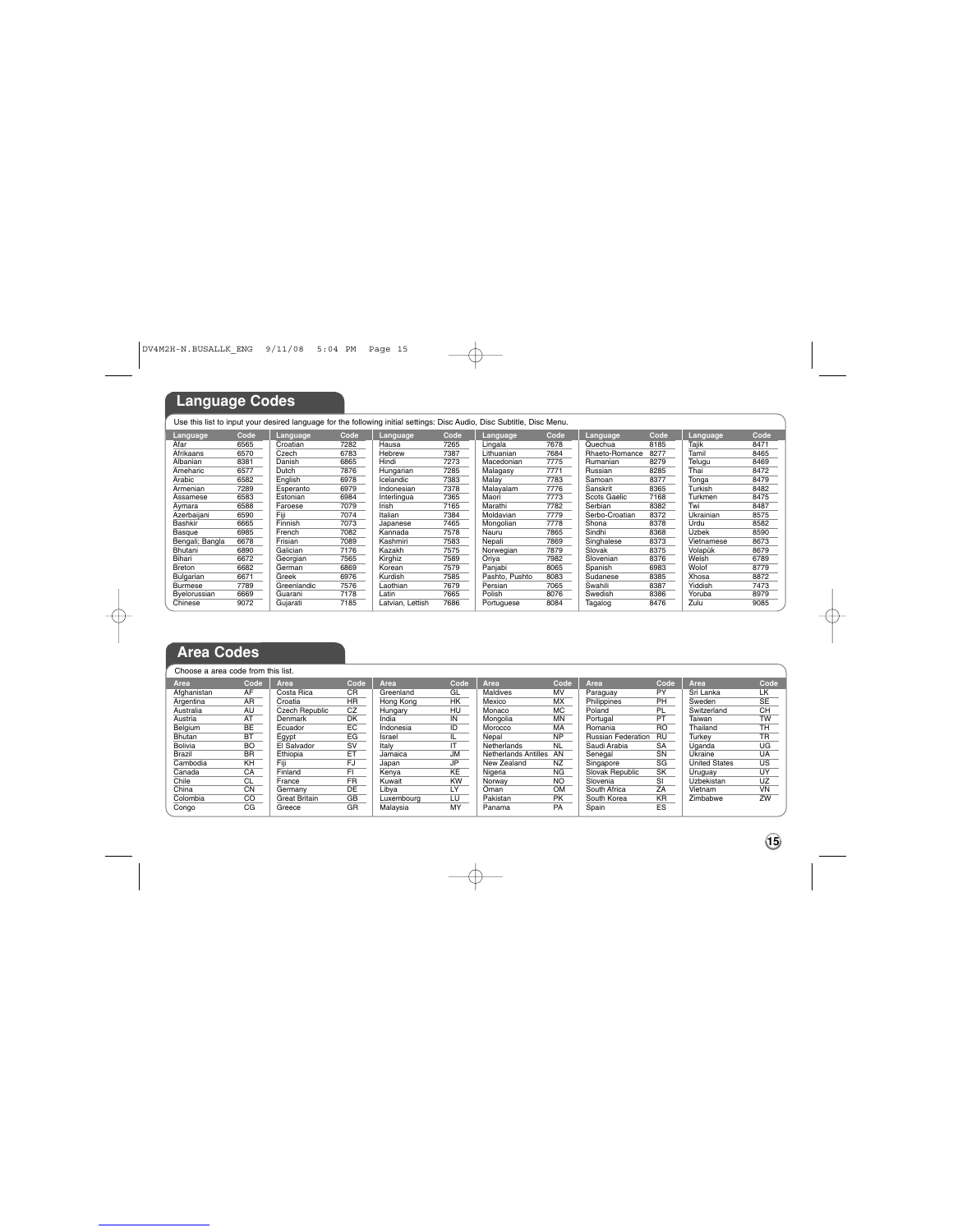# **Troubleshooting Specifications**

| Symptom                                            | Cause                                                                                              | Correction                                                                        | General                                 |
|----------------------------------------------------|----------------------------------------------------------------------------------------------------|-----------------------------------------------------------------------------------|-----------------------------------------|
| No power.                                          | The power cord is disconnected.                                                                    | Plug the power cord into the wall<br>Power requ<br>outlet securely.<br>Power con: |                                         |
| The power is on.<br>but the unit does<br>not work. | No disc is inserted.                                                                               | Insert a disc.                                                                    | Dimension:<br>Net Weight<br>Operating 1 |
| No picture.                                        | The TV is not set to receive the<br>signal from the unit.                                          | Select the appropriate video input<br>mode on the TV.                             | Operating I<br>Laser<br>Signal syst     |
|                                                    | The video cable is not connected<br>securely.                                                      | Connect the video cable securely.                                                 | <b>Inputs</b><br>USB IN                 |
| No sound.                                          | The equipment connected with<br>the audio cable is not set to<br>receive the signal from the unit. | Select the correct input mode of<br>the audio amplifier.                          | Outputs<br>Video Outn                   |
|                                                    | The AUDIO options are set to the<br>wrong position.                                                | Set the AUDIO settings to the<br>correct position.                                | Componen                                |
| The unit does not<br>start playback.               | An unplayable disc is inserted.                                                                    | Insert a playable disc. (Check the<br>disc type and regional code.)               | S-Video Or                              |
|                                                    | The rating level is set.                                                                           | Change the rating level.                                                          |                                         |
| The remote con-<br>trol does not work              | The remote control is not pointed<br>at the remote sensor on the unit.                             | Point the remote control at the<br>remote sensor of the unit.                     | <b>HDMI Vide</b><br>Audio Outp          |
| properly.                                          | The remote control is too far from<br>the unit.                                                    | Operate the remote control closer<br>to the unit.                                 | Digital Out<br>$\mathbf{A}$             |
|                                                    |                                                                                                    |                                                                                   |                                         |

 $\rightarrow$ 

 $\overline{\phantom{a}}$ 

| астеган                                                                                       |                                                                                                                    |
|-----------------------------------------------------------------------------------------------|--------------------------------------------------------------------------------------------------------------------|
| Power requirements<br>Power consumption<br>Dimensions (Approx.)                               | AC 120V~60Hz<br>8 W<br>360 x 45.5 x 210 mm                                                                         |
| Net Weight (Approx.)<br>Operating temperature<br>Operating humidity<br>Laser<br>Signal system | (W x H x D) without foot<br>1.4 <sub>k</sub><br>5 °C to 35 °C<br>5 % to 90 %<br>Semiconductor laser<br><b>NTSC</b> |
| <b>Inputs</b>                                                                                 |                                                                                                                    |
| USB IN                                                                                        | 4 pin (USB 2.0/1.1 standard)                                                                                       |
| <b>Outputs</b>                                                                                |                                                                                                                    |
| Video Output<br>Component Video Output                                                        | 1.0 V (p-p), 75 $\Omega$ , sync negative,<br>RCA jack (L, R) x 1<br>(Y) 1.0 V (p-p), 75 $\Omega$ , sync negative,  |
|                                                                                               | RCA jack x 1<br>(Pb)/(Pr) 0.7 V (p-p), 75 Ω,<br>RCA jack x 2                                                       |
| S-Video Output                                                                                | (Y) 1.0 V (p-p), 75 Ω,<br>sync negative, Mini DIN 4-pin x 1<br>(C) 0.3 V, 75 Ω                                     |
| HDMI Video/Audio Output<br>Audio Output                                                       | 19 pin(HDMI standard, Type A)<br>2.0 Vrms (1 KHz, 0 dB), 600 Ω,<br>RCA jack (L, R) x 1                             |
| Digital Output (Coaxial)                                                                      | 0.5 V (p-p), 75 $\Omega$ , RCA jack x 1                                                                            |
| <b>Accessories</b>                                                                            |                                                                                                                    |

Video/Audio cable, Remote Control ,Lithium Battery

**Designs and specifications are subject to change without prior notice.**